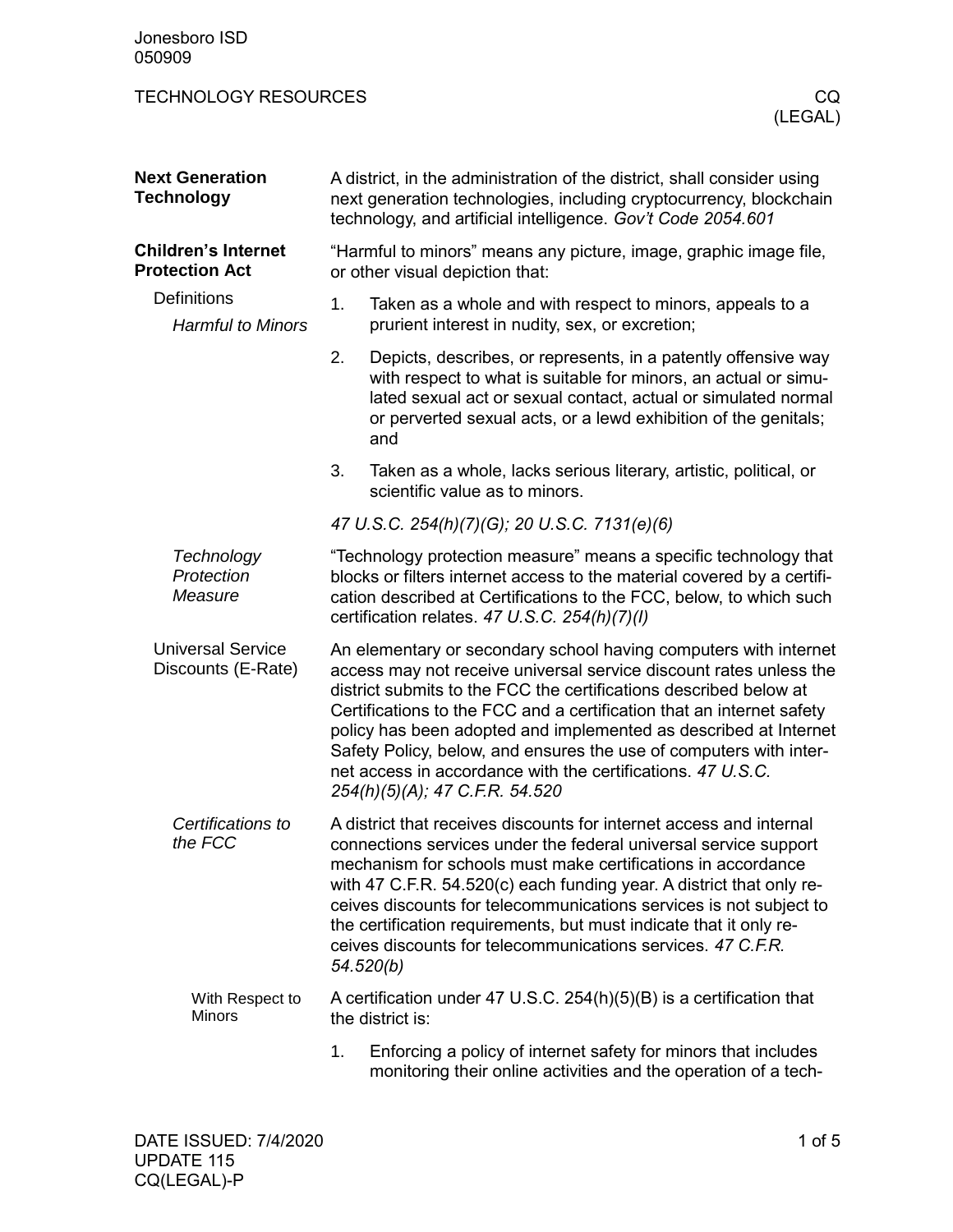## TECHNOLOGY RESOURCES CO.

|                                  |    | nology protection measure with respect to any of its comput-<br>ers with internet access that protects against access through<br>such computers to visual depictions that are obscene, child<br>pornography, or harmful to minors;                                                                   |  |
|----------------------------------|----|------------------------------------------------------------------------------------------------------------------------------------------------------------------------------------------------------------------------------------------------------------------------------------------------------|--|
|                                  | 2. | Enforcing the operation of such technology protection meas-<br>ure during any use of such computers by minors; and                                                                                                                                                                                   |  |
|                                  | 3. | Educating minors, as part of its internet safety policy, about<br>appropriate online behavior, including interacting with other in-<br>dividuals on social networking websites and in chat rooms<br>and cyberbullying awareness and response.                                                        |  |
|                                  |    | 47 U.S.C. 254(h)(5)(B); 47 C.F.R. 54.520(c)(1)                                                                                                                                                                                                                                                       |  |
| With Respect to<br>Adults        |    | A certification under 47 U.S.C. 254(h)(5)(C) is a certification that<br>the district is:                                                                                                                                                                                                             |  |
|                                  | 1. | Enforcing a policy of internet safety that includes the opera-<br>tion of a technology protection measure with respect to any of<br>its computers with internet access that protects against ac-<br>cess through such computers to visual depictions that are ob-<br>scene or child pornography; and |  |
|                                  | 2. | Enforcing the operation of such technology protection meas-<br>ure during any use of such computers.                                                                                                                                                                                                 |  |
|                                  |    | 47 U.S.C. 254(h)(5)(C); 47 C.F.R. 54.520(c)(1)                                                                                                                                                                                                                                                       |  |
| Disabling for<br>Adults          |    | An administrator, supervisor, or other person authorized by the dis-<br>trict may disable the technology protection measure during use by<br>an adult to enable access for bona fide research or other lawful<br>purpose. 47 U.S.C. 254(h)(5)(D)                                                     |  |
| <b>Internet Safety</b><br>Policy |    | A district shall adopt and implement an internet safety policy that<br>addresses:                                                                                                                                                                                                                    |  |
|                                  | 1. | Access by minors to inappropriate matter on the internet and<br>the World Wide Web;                                                                                                                                                                                                                  |  |
|                                  | 2. | The safety and security of minors when using electronic mail,<br>chat rooms, and other forms of direct electronic communica-<br>tions;                                                                                                                                                               |  |
|                                  | 3. | Unauthorized access, including "hacking," and other unlawful<br>activities by minors online;                                                                                                                                                                                                         |  |
|                                  | 4. | Unauthorized disclosure, use, and dissemination of personal<br>identification information regarding minors; and                                                                                                                                                                                      |  |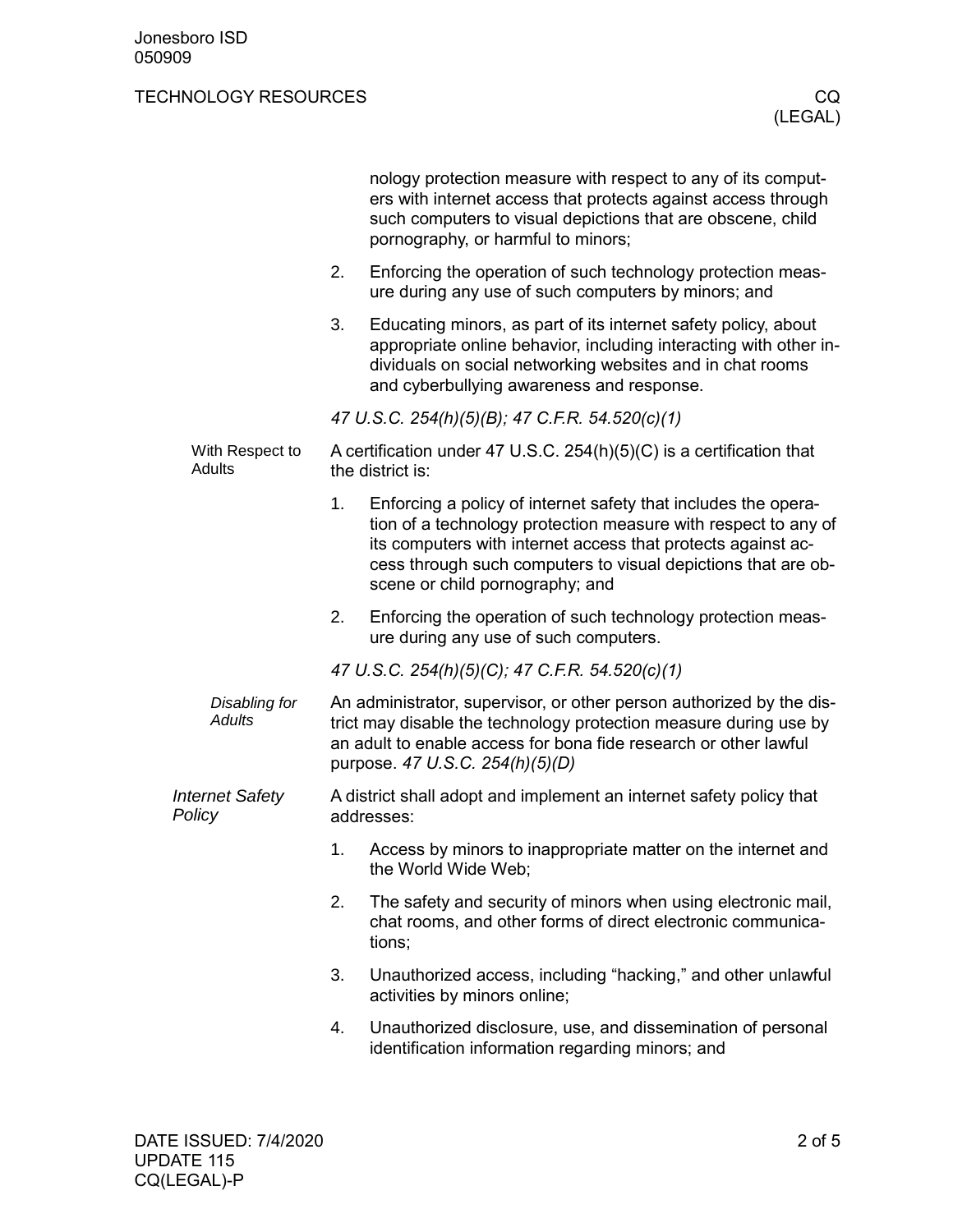## TECHNOLOGY RESOURCES CO.

|                                    | Measures designed to restrict minors' access to materials<br>5.<br>harmful to minors.                                                                                                                                                                                                                                                                                                        |  |  |
|------------------------------------|----------------------------------------------------------------------------------------------------------------------------------------------------------------------------------------------------------------------------------------------------------------------------------------------------------------------------------------------------------------------------------------------|--|--|
|                                    | 47 U.S.C. 254(I); 47 C.F.R. 54.520(c)(1)(ii)                                                                                                                                                                                                                                                                                                                                                 |  |  |
| <b>Public Hearing</b>              | A district shall provide reasonable public notice and hold at least<br>one public hearing or meeting to address the proposed internet<br>safety policy. 47 U.S.C. 254(h)(5)(A)(iii), (l)(1)(B)                                                                                                                                                                                               |  |  |
| Inappropriate for<br><b>Minors</b> | A determination regarding what matter is inappropriate for minors<br>shall be made by the board or designee. $47 \text{ U.S.C. } 254 \text{ (I)} (2)$                                                                                                                                                                                                                                        |  |  |
| Noncompliance                      | A district that knowingly fails to submit required certifications shall<br>not be eligible for discount services under the federal universal ser-<br>vice support mechanism for schools until such certifications are<br>submitted.                                                                                                                                                          |  |  |
|                                    | A district that knowingly fails to ensure the use of computers in ac-<br>cordance with the required certifications must reimburse any funds<br>and discounts received under the federal universal service support<br>mechanism for schools for the period in which there was noncom-<br>pliance.                                                                                             |  |  |
|                                    | 47 C.F.R. 54.520(d), (e); 47 U.S.C. 254(h)(5)(F)                                                                                                                                                                                                                                                                                                                                             |  |  |
| ESEA Funding                       | No federal funds made available under Title IV, Part A of the ESEA<br>for an elementary or secondary school that does not receive uni-<br>versal service discount rates may be used to purchase computers<br>used to access the internet, or to pay for direct costs associated<br>with accessing the internet unless a district:                                                            |  |  |
|                                    | 1.<br>Has in place a policy of internet safety for minors that includes<br>the operation of a technology protection measure that pro-<br>tects against access to visual depictions that are obscene,<br>child pornography, or harmful to minors; and enforces the op-<br>eration of the technology protection measure during any use<br>by minors of its computers with internet access; and |  |  |
|                                    | 2.<br>Has in place a policy of internet safety that includes the oper-<br>ation of a technology protection measure that protects against<br>access to visual depictions that are obscene or child pornog-<br>raphy; and enforces the operation of the technology protec-<br>tion measure during any use of its computers with internet ac-<br>cess.                                          |  |  |
|                                    | An administrator, supervisor, or other person authorized by the dis-<br>trict may disable the technology protection measure to enable ac-<br>cess for bona fide research or other lawful purposes.                                                                                                                                                                                           |  |  |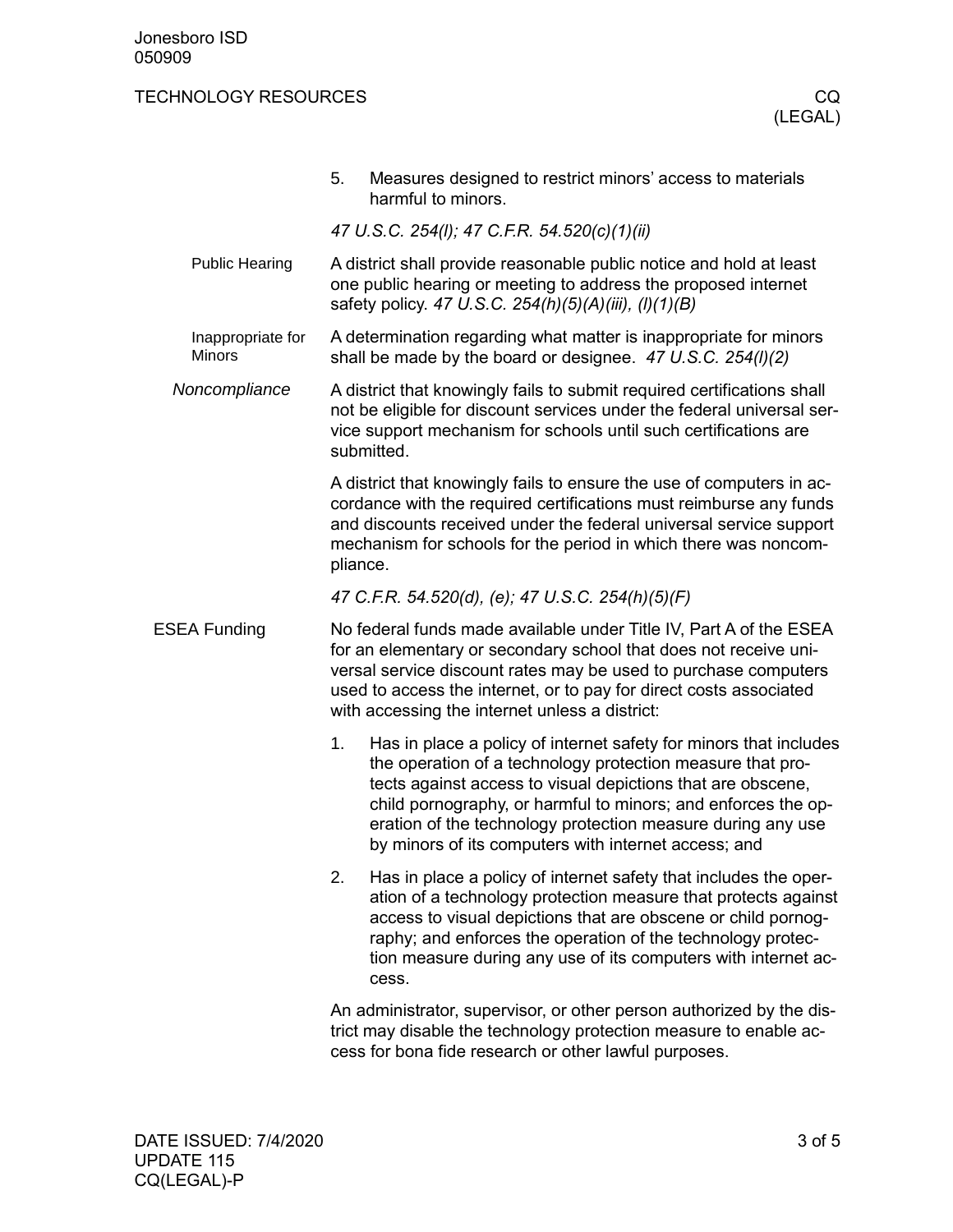| Jonesboro ISD<br>050909                                        |                                                                                                                                                                                                                                                                                                                                                                                                                                                                                                                                                                           |  |
|----------------------------------------------------------------|---------------------------------------------------------------------------------------------------------------------------------------------------------------------------------------------------------------------------------------------------------------------------------------------------------------------------------------------------------------------------------------------------------------------------------------------------------------------------------------------------------------------------------------------------------------------------|--|
| <b>TECHNOLOGY RESOURCES</b>                                    | CQ.<br>(LEGAL)                                                                                                                                                                                                                                                                                                                                                                                                                                                                                                                                                            |  |
| Certification to<br><b>DOE</b>                                 | A district shall certify its compliance with these requirements during<br>each annual program application cycle under the ESEA.                                                                                                                                                                                                                                                                                                                                                                                                                                           |  |
|                                                                | 20 U.S.C. 7131                                                                                                                                                                                                                                                                                                                                                                                                                                                                                                                                                            |  |
| <b>Uniform Electronic</b><br><b>Transactions Act</b><br>(UETA) | The UETA (Business and Commerce Code Chapter 322) applies to<br>electronic records and electronic signatures relating to a transac-<br>tion. Business and Commerce Code 322.003(a)                                                                                                                                                                                                                                                                                                                                                                                        |  |
|                                                                | The UETA applies only to transactions between parties each of<br>which has agreed to conduct transactions by electronic means.<br>The UETA does not require a record or signature to be created,<br>generated, sent, communicated, received, stored, or otherwise pro-<br>cessed or used by electronic means or in electronic form. A party<br>that agrees to conduct a transaction by electronic means may re-<br>fuse to conduct other transactions by electronic means. This right<br>may not be waived by agreement. Business and Commerce Code<br>$322.005(a) - (c)$ |  |
|                                                                | Except as otherwise provided in Business and Commerce Code<br>322.012(f), the UETA does not require a district to use or permit the<br>use of electronic records or electronic signatures. Business and<br>Commerce Code 322.017(c)                                                                                                                                                                                                                                                                                                                                       |  |
| <b>Records Retention</b>                                       | If a law requires that a record be retained, the requirement is satis-<br>fied by retaining an electronic record of the information in the rec-<br>ord which:                                                                                                                                                                                                                                                                                                                                                                                                             |  |
|                                                                | Accurately reflects the information set forth in the record after<br>1.<br>it was first generated in its final form as an electronic record<br>or otherwise; and                                                                                                                                                                                                                                                                                                                                                                                                          |  |
|                                                                | 2.<br>Remains accessible for later reference.                                                                                                                                                                                                                                                                                                                                                                                                                                                                                                                             |  |
|                                                                | A record retained as an electronic record in accordance with the<br>provisions above satisfies a law requiring a person to retain a rec-<br>ord for evidentiary, audit, or like purposes, unless a law enacted af-<br>ter January 1, 2002, specifically prohibits the use of an electronic<br>record for the specified purpose.                                                                                                                                                                                                                                           |  |
|                                                                | Business and Commerce Code 322.012(a), (f)                                                                                                                                                                                                                                                                                                                                                                                                                                                                                                                                |  |
|                                                                | [For more information on records management, see CPC.]                                                                                                                                                                                                                                                                                                                                                                                                                                                                                                                    |  |
| <b>Definitions</b>                                             | "Electronic record" means a record created, generated, sent, com-<br>municated, received, or stored by electronic means.                                                                                                                                                                                                                                                                                                                                                                                                                                                  |  |
|                                                                | "Electronic signature" means an electronic sound, symbol, or pro-<br>cess attached to or logically associated with a record and executed<br>or adopted by a person with the intent to sign the record.                                                                                                                                                                                                                                                                                                                                                                    |  |